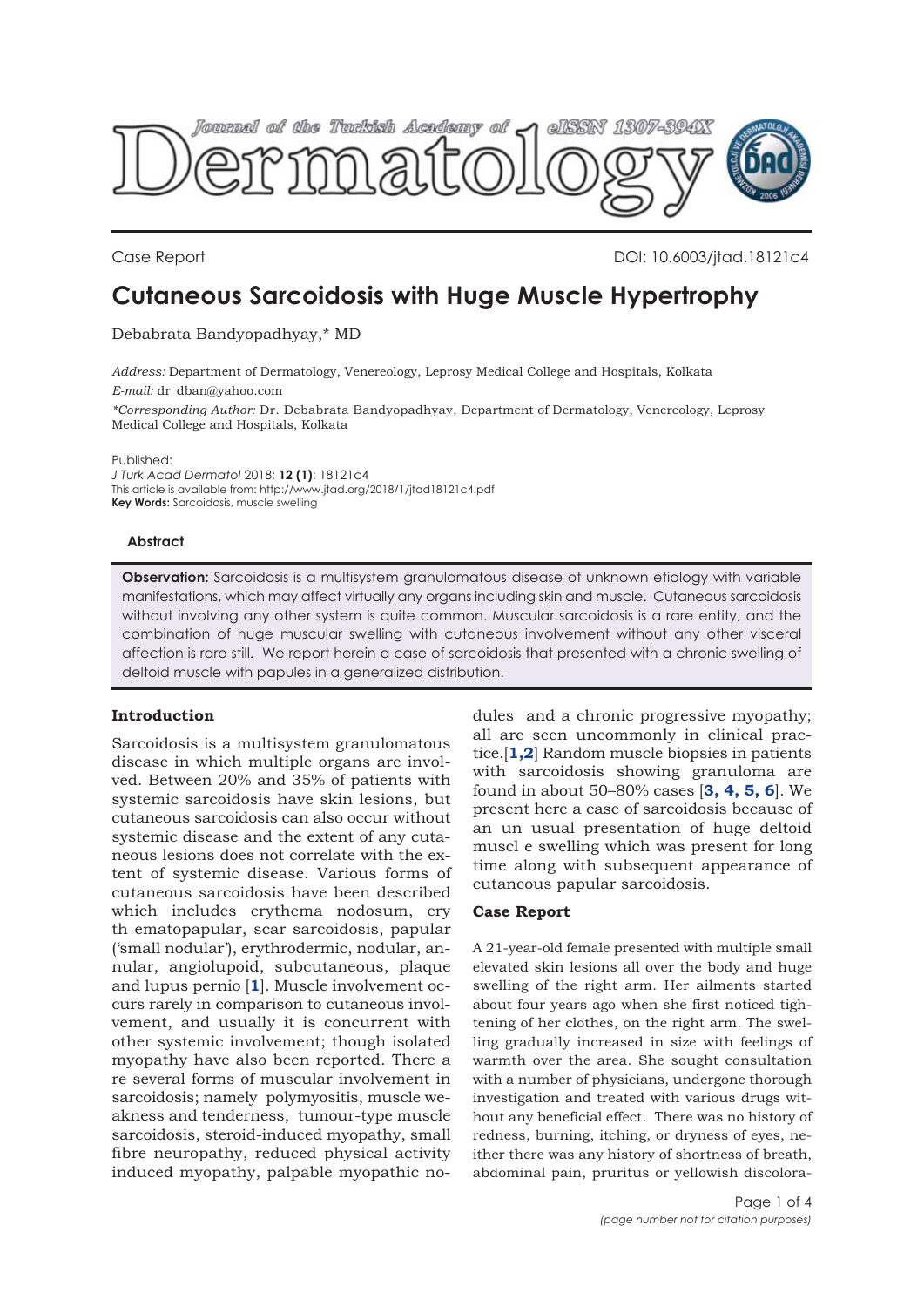tion of urine. Features suggestive of peripheral neuropathy as well as bleeding episodes like epistaxis or hematuria was also absent. Past history and family history was unremarkable. History of long term treatment with high dose systemic corticosteroid was given by the patient.

Bilateral pedal edema and cushingoid features were evident on general examination. Cutaneous examination showed numerous shiny dome-shaped erythematous to slightly violaceous scaly papules in a generalised distribution. (**Figures 1a and b**) Right sided deltoid muscle was grossly hypertrophied and firm (**[Figure 2](#page-2-0)**), having increased local temperature. Hairs, nails and mucosae were apparently normal.

Routine hematological and biochemistry panel including muscle enzymes and serum angiotensin converting enzyme were within normal limits. Chest X-ray and electrocardiogram were also non contributory. Mantoux test was negative. Color Doppler study of upper extremity shows normal triphasic flow with good peak systolic velocity in brachial artery while sluggish flow in radial and ulnar artery with reduced peak systolic velocity. MRI suggested marked signal changes involving deltoid, supraspinatus and infraspinatus with loss of muscle planes. Histopathology from a representative skin lesion revealed numerous epithelioid cell granulomas with a good number of Langhan's giant cell and scanty lymphocytes (**[Figure 3](#page-2-0)**). Muscle biopsy also had similar findings.

On the basis of history, evolution of the disease and investigatory findings a final diagnosis of cutaneous sarcoidosis with tumor like myopathy was made. Treatment was started with oral hydroxychloroquine and methotrexate. Cutaneous lesions subsided satisfactorily but muscular swelling did



**Figures 1a and b.** Numerous shiny dome-shaped erythematous to slightly violaceous scaly papules

not show encouraging response and regular follow up is still going on.

### **Discussion**

Sarcoidosis is a systemic disease that can affect any organ in the body. One of the most common extrapulmonary organs affected is the skin [**[7](#page-3-0)**]. Cutaneous lesions may occur before, coincident with, or after systemic involvement. The most common presentation is the papular form and these lesions occur most commonly on the face and neck [**[8](#page-3-0)**]. Our patient presented with papular lesions in generalized distribution.

Asymptomatic muscle disease in sarcoidosis occurs with a much greater frequency than symptomatic disease. Studies regarding isolated sarcoid myopathy without prior or concurrent organ involvement are lacking [**[9](#page-3-0)**]. Our patient, though first noticed few papules over her right arm, ignored it and became concerned only after the right arm get swelled and papules spread subsequently all over the body.

While the granulomas of systemic sarcoidosis are frequently observed histologically in skeletal muscles, they are not often associated with muscle symptoms or signs such as weakness, wasting, tenderness, or myalgia. Our patient presented with myopathy in the form of huge, tumor like hypertrophy of the deltoid muscle. Both muscle as well as skin biopsy specimen showed numerous epithelioid cell granulomas in histopathology. Asymptomatic muscle involvement in sarcoidosis has been found almost exclusively in the early stages of the disease [**[10,11](#page-3-0)**].

At the beginning, our patient also had asymptomatic swelling of the deltoid muscle before she noticed extensive cutaneous involvement which suggested that initially the disease activity was at an early stage and gradually a ppeared in full- blown form. Symptomatic involvement of muscles and myopathic electromyographic abnormalities are rare and only found in chronic sarcoidosis. Symptoms other than raised local temperature of arm were absent in this young female and features suggestive of chronic sarcoidosis were also not found. Occasional presentation in any stage with acute myalgia and muscle tenderness had also been reported [**[5](#page-3-0)**]. but such complaints were also not encountered in our patient till date.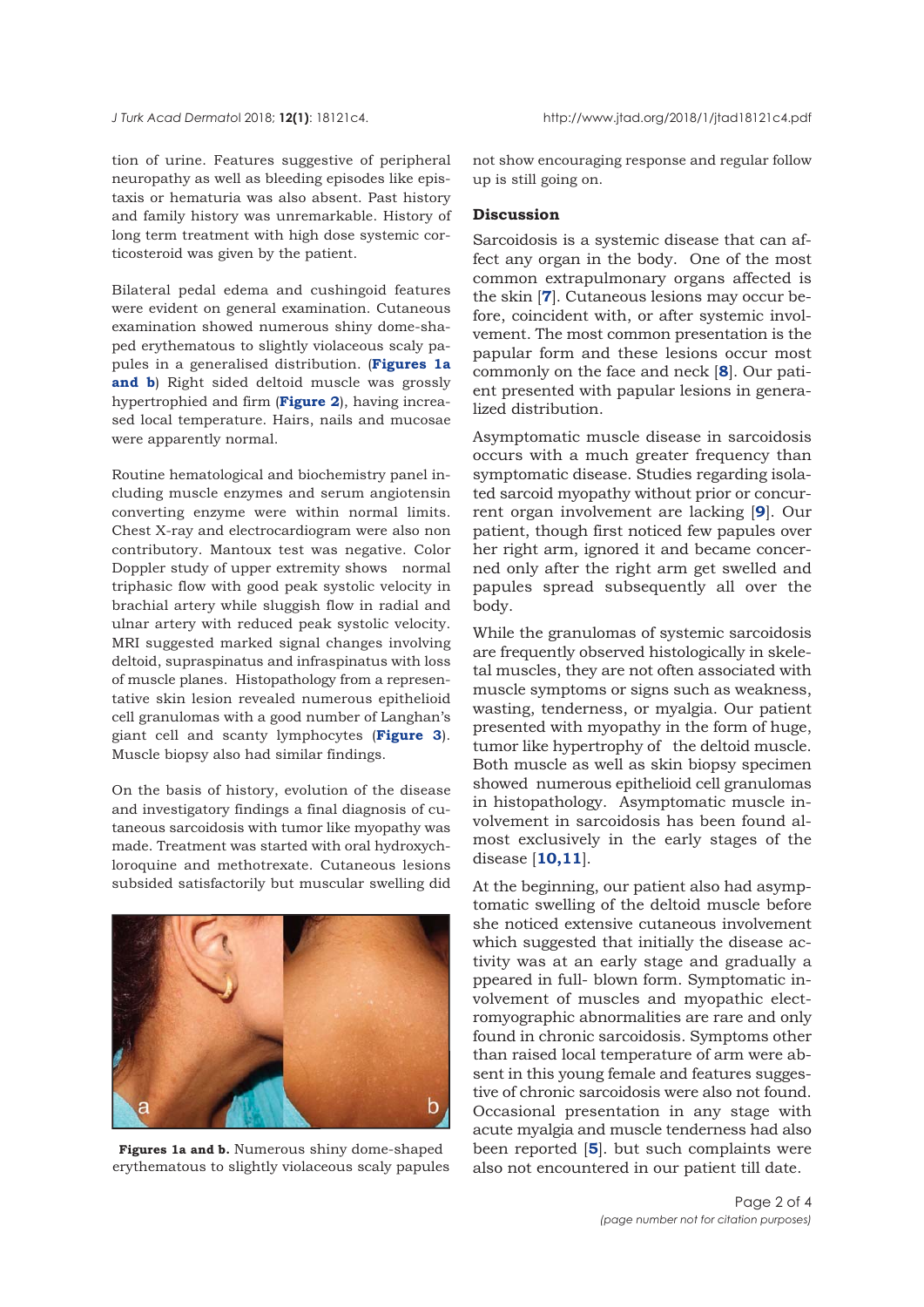<span id="page-2-0"></span>*J Turk Acad Dermato*l 2018; **12(1)**: 18121c4. http://www.jtad.org/2018/1/jtad18121c4.pdf



**Figure 2.** Deltoid muscle was grossly hypertrophied and firm

The myopathic type occurs predominantly in elderly females with a painful bilateral involvement and often results in muscle weakness, atrophy and even muscle contracture [**[6](#page-3-0)**]. The rarest type reported is the acute sarcoid myositis [**[4,6](#page-3-0)**]. This is usually found in younger p atients with proximal muscle weakness mimicking acute polymyositis. These features were lacking, too, in our patient.

Gallium scintigraphy is considered the main method6 that can demonstrate muscular involvement. Magnetic resonance imaging (MRI) can reveal a broad range of musculoskeletal abnormalities including focal and diffuse muscle lesions and soft-tissue masses which is helpful for diagnosis, but small lesions may be overlooked. In our case, MRI suggested marked signal changes involving deltoid, supraspinatus and infraspinatus with loss of muscle planes which is corroborative with the reported radiological changes of sarcoidal myopathy.

Skin lesions of sarcoidosis are usually asymptomatic. Cosmetic disfigurement is the most common complaint. Treatment of sarcoidosis skin lesions is not required if they are stable and not of cosmetic importance. Localized lesions may be treated with topical corticosteroids. If the skin lesions are diffuse or not responsive to topical agents, systemic therapy is required. Corticosteroids are the drug of choice for the treatment of skin sarcoidosis. Effective alternative agents for skin sarcoidosis include methotrexate, hydroxychloroquine, chloroquine, thalidomide, and tetracycline derivatives [**[7](#page-3-0)**].



**Figure 3.** Numerous epithelioid cell granulomas with a good number of Langhan's giant cell and scanty lymphocytes

There are currently no studies available on the treatment of sarcoid muscle involvement. For patients with muscle weakness, controlled physical training programmes are advocated [[12](#page-3-0)]. Sarcoid muscle involvement is usually asymptomatic and resolves spontaneously [**[3](#page-3-0)**]. In severe cases, glucocorticoids and immunosuppressive drugs are given [**[13](#page-3-0)**]. Before coming to us, this patient was treated with high dose systemic corticosteroid for several months without any appreciable benefits. Moreover, she had developed steroid induced posterior subcapsular cataract and cushingoid features. Hence, we started treatment with hydroxychloroquine and methotrexate. Significant improvement was noted for cutaneous lesions and regular follow up is still going on.

**Conclusion:** We presented here a case of cutaneous sarcoidosis with huge muscle involvement without any other systemic features. Though papular cutaneous sarcoidosis is fairly common, tumor-like muscle swelling a ssociated with extensive cutaneous involvement is extremely rare in the English literature, and after extensive PubMed search we could not locate any case of sarcoidosis having similar combination of cutaneous and muscular features.

#### **References**

- 1. Gawkrodger DJ. Sarcoidosis In: Burns T, Breathnach S, Cox N, Griffiths C, editors. Rook's textbook of Dermatology. 8 th ed. UK: Wiley Blackwell; 2010; 61: 1-  $23$
- 2. Barnard J, Newman LS. Sarcoidosis: immunology, rheumatic involvement, and therapeutics. Curr Opin Rheumatol 2001; 13: 84–91. PMID: 11148721